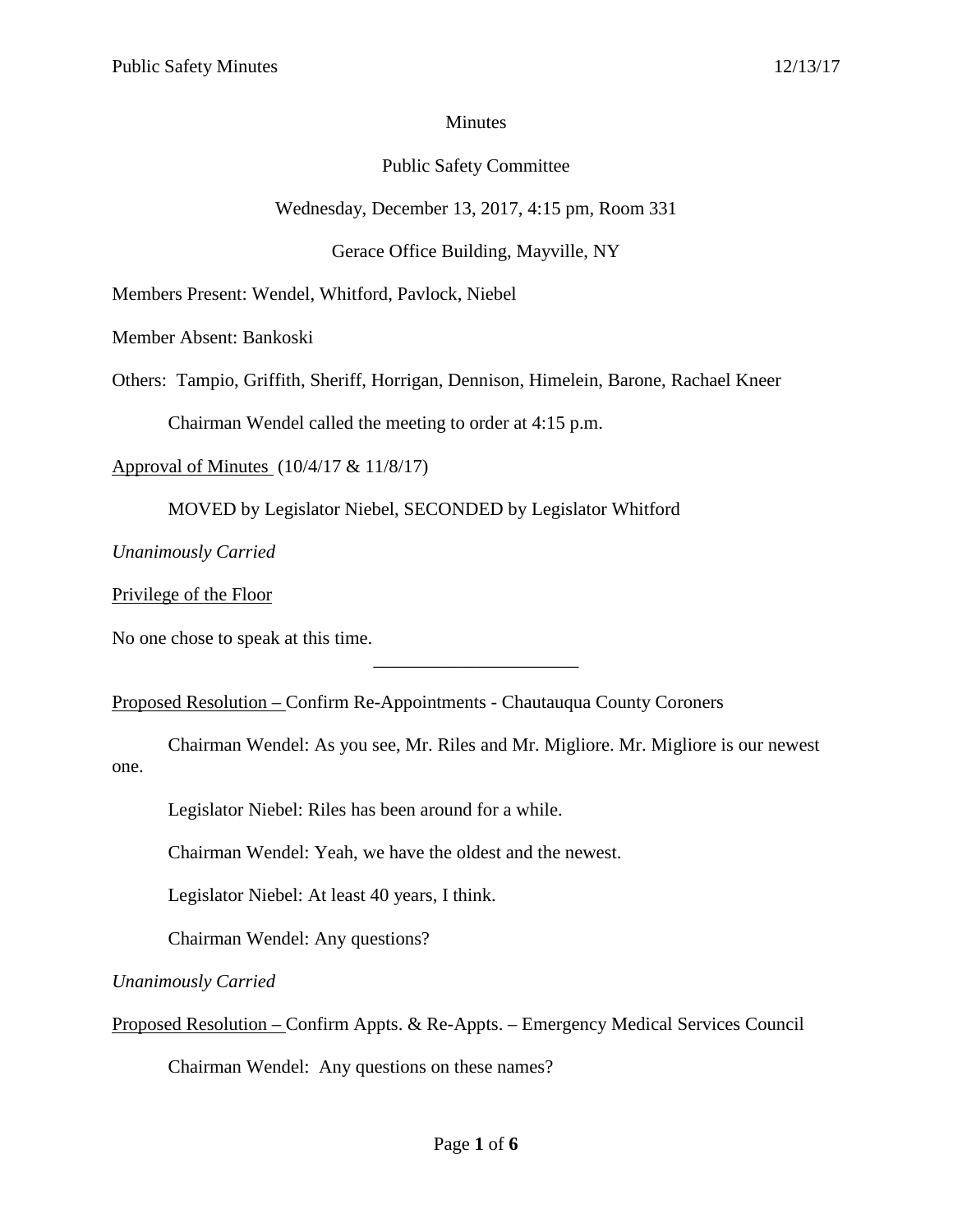## *Unanimously Carried*

#### Proposed Resolution – Amend Personal Services & Employee Benefit Appropriation Accounts - Emergency Services

Mr. Griffith: *(Inaudible)* a lot more EMT training at the end of the year than what we had planned for which is good in working with the Sheriff's Academy so we needed to move some funds from the personal services Fly Car account to the EMT training.

Chairman Wendel: Any questions?

## *Unanimously Carried*

Proposed Resolution – Authorize Transfer of Capital Funds Among Capital Accounts

Mr. Griffith: It's the goal of the Sheriff's Department and the Emergency Services to build a storage building as we have talked about in the past. This is to create the capital funds account and move the money from both of our accounts into the capital funds accounts to do that in the future.

Chairman Wendel: Is there a projection as to when this would happen or take place?

Mr. Griffith: That would be put in the capital budget for next year.

Legislator Whitford: Is there a timeframe on that?

Mr. Griffith: We would like to put it in the budget for next year and have it done in early 19'. The bids came out with all of the building that has gone on in the south between Florida and Texas building materials have skyrocketed in price. Our original estimate came in way higher than we thought. Possibly by the time we do go to bid again, building materials may have come down. I don't know if that will happen or not but either way we don't have enough money right now so we'll just retain the monies for a future project.

Legislator Pavlock: Where is the site located at?

Mr. Griffith: It will be by the Emergency Services building. We have seven acres of land up there, we can do it. It would be a great joint project between the Sheriff's Department and Emergency Services to allow us get more stuff inside. It's always good to have our *(inaudible)* it's under cover and inside where they are protected. That is what we're looking to do. On both of our parts. Sharing a building is cheaper than building two buildings by far.

Chairman Wendel: So most of it would be equipment. There wouldn't be any files.

Mr. Griffith: No, it would be trailers, equipment, forensic van maybe, different things like that.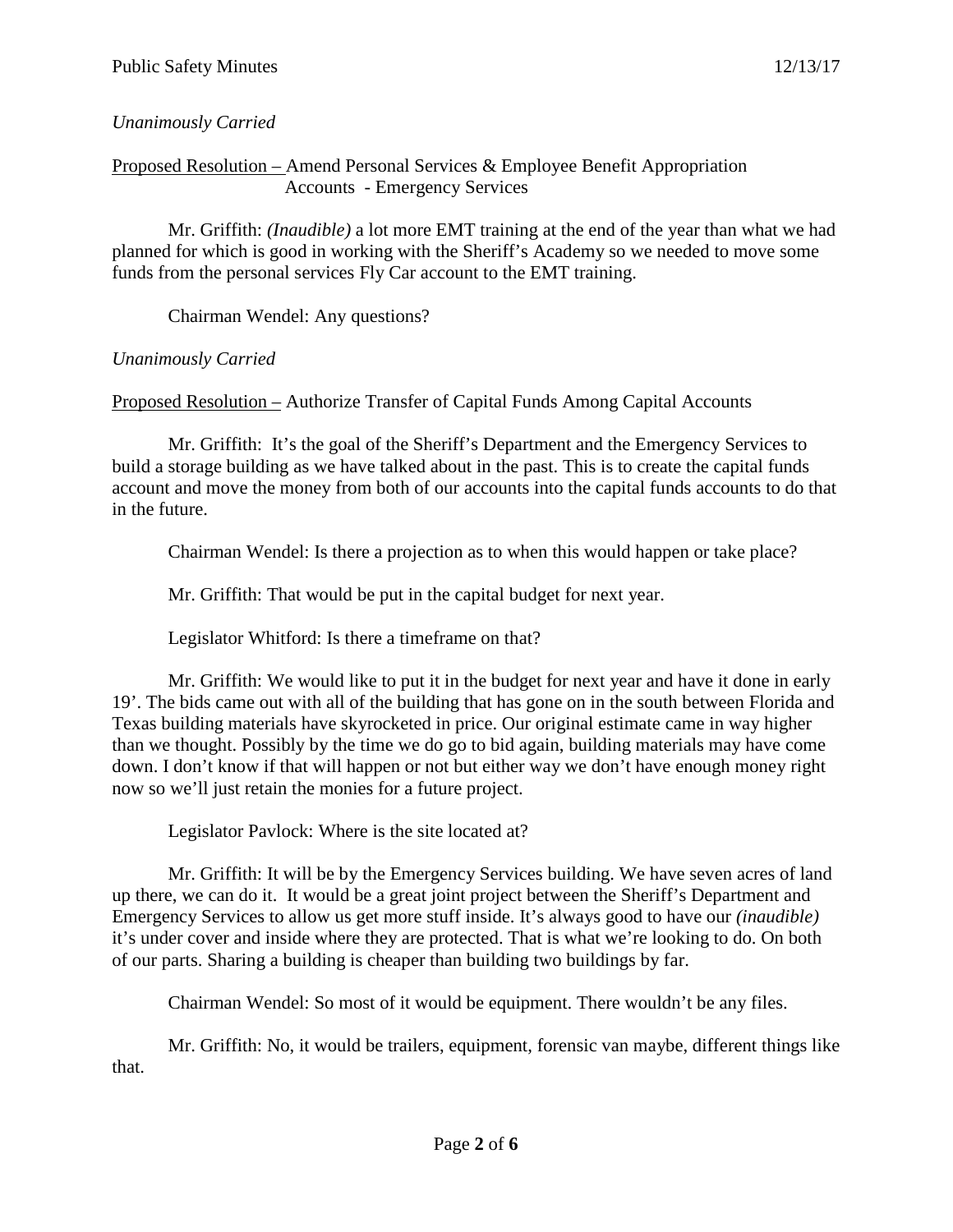Legislator Pavlock: Snowmobiles?

Mr. Griffith: Yeah, we have some buildings there of trailers now but yeah.

Chairman Wendel: Excellent. Any questions?

### *Unanimously Carried*

Proposed Resolution – Authorize Agreement w/ Wayne County for Inmate Housing

Sheriff Gerace: We have been keeping inmates at Wayne County because of the unavailability of other housing space. But we had no formal agreement with them as we have with other county jails so we need to put this in place where we can make payment to them for their housing, I believe today, 13 of our inmates at Wayne which is about a two and a half hour drive away. It's very concerning to say the least. We have 27 board outs right now and our jail population is 321. That includes 24 Federals overall.

Chairman Wendel: There is no possibility of using anything in Warren County, correct? You would think if it's just the housing part of it -

Sheriff Gerace: Because of the cross interstate, the State did do some regulation change, law change, that will allow us to bring State inmates from out of State into New York State but not the other way around because they wouldn't meet New York State standards for housing. So that would unfortunately not be an opportunity for us. It's very, very, disturbing because Niagara County who has empty bed space right now, is not authorized by the New York State Commissioner of Corrections to board in because they have a variance to expand internally more cell space, although they are not using the variance right now because they are below that population count. They still will not let them house our inmates because they have a variance which is bureaucracy at its finest. Cattaraugus we have a few, we have a few at Allegheny but they are at levels where they won't accept more than a few and then we have some at Wyoming and the bulk of them are in Wayne.

Chairman Wendel: That's a haul.

Sheriff Gerace: It's a big haul.

Chairman Wendel: Those are inmates that are usually here for an extended time aren't they?

Sheriff Gerace: We try to pick sentenced inmates because they don't have return dates for court but you don't always have that. In fact, just for your information, today Wayne County called and said there is four of them that we want back at your Jail. They are disruptive so come and get them and bring them back and they have that right to do that.

Legislator Niebel: Is there a high figure as far as Wayne County? Can they take like 20- 25 of our people?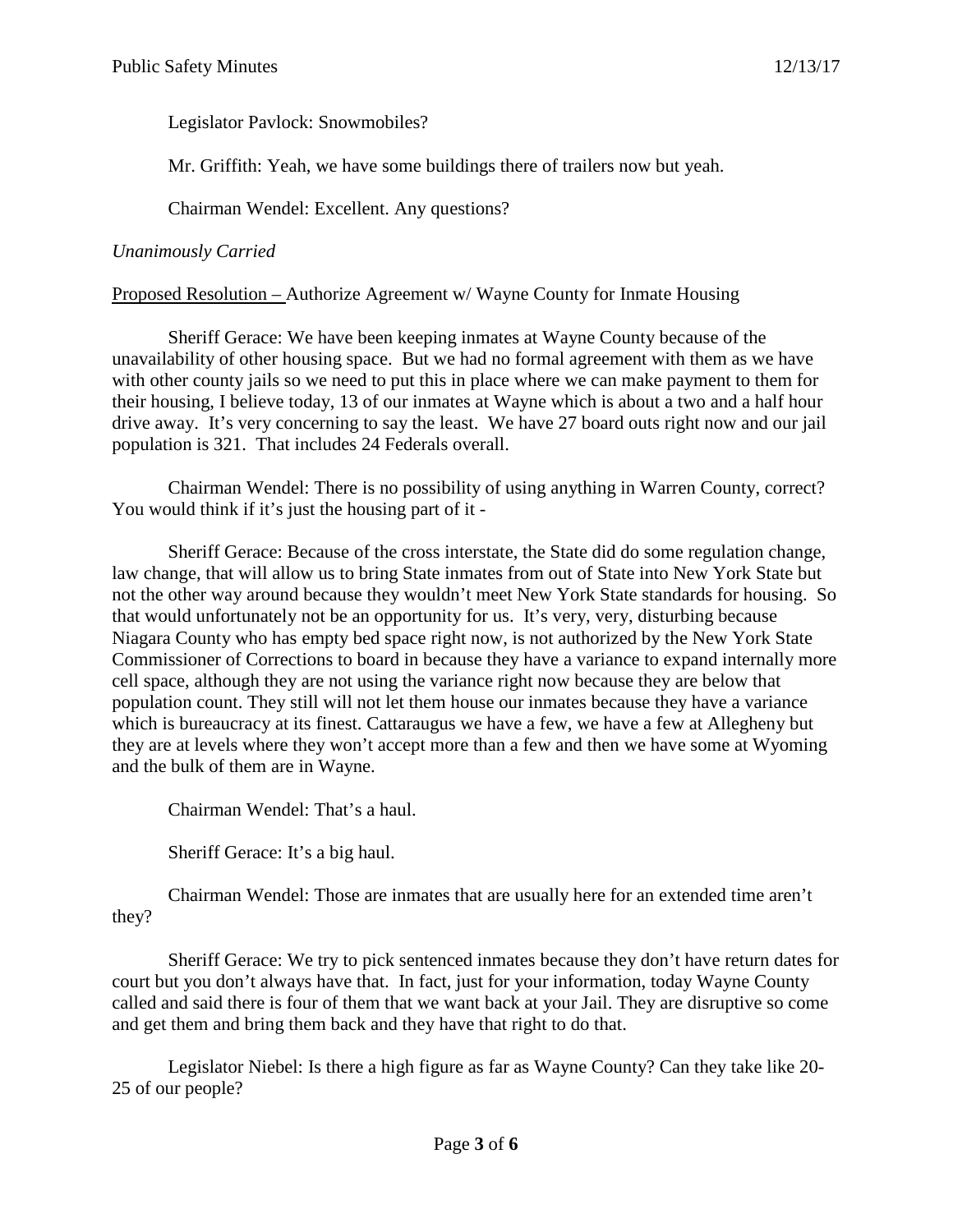Sheriff Gerace: I don't know that for sure. I do know that we do have another alternative that would be Ontario. I have not gone there yet but that's about the same distance, the drive time.

Chairman Wendel: I just wish there was a way that we could utilize and I know that Mr. Bankoski spoke about the space in Brocton. I mean, you are in the State system and it doesn't make much sense why you wouldn't be able to board, even in the segregated unit all by themselves, where *(inaudible)* open unit to overflow for County jails.

Sheriff Gerace: One of the things that it made it so frustrating and I apologize I won't take up anymore of your time after I finish this statement, but we have 11 parole violators in our Jail that belong in State prison and not in our Jail but they sit there and sit there at our expense and not the State expense until they are good and ready to have a hearing for them and move them back to State prison. The only way that is going to change is for the New York State Legislature to change the law because the New York State Court of Appeals has ruled that that what happens to them. They get kept there in County jails until until they are given a hearing. So the only way that that is going to ever change is for New York State to change the law. I have asked our State Senator to look at that and our Assemblyman and the change is pretty slim that they are going to do that, it would cost the State money, big money.

Legislator Niebel: We can't charge the State for these?

Sheriff Gerace: It's very confusing. Parole versus Probation. Parole is when they are let out of State prison early. So they are put on parole. They still owe the State time but they are doing it free on parole. Now during their parole time, they violated, not the law, they violated conditions of parole. So they go where? Not to State prison, that would make too much sense. That is who they owe the time to. They go to County Jail and they sit until they have a hearing to prove that they were indeed in violation and they are not in a hurry to do those hearings.

Legislator Pavlock: There is no specific amount of time that they have to be there or can or can't be there?

Sheriff Gerace: I wish there were but there is not. Now, when they are sentenced to prison, we, the Sheriff's sued the State and won and they have 10 days in which to move them once they are ready to go. But, otherwise they pay us 100% of our cost but with our parole violators, nope they stay here.

Chairman Wendel: Any other discussion?

# *Unanimously Carried*

Proposed Resolution - Authorize Acceptance of Aid to Prosecution Funds 2017-2018

I'm Rachael Kneer, new face, so I thought I would introduce myself.

Chairman Wendel: Nice to meet you.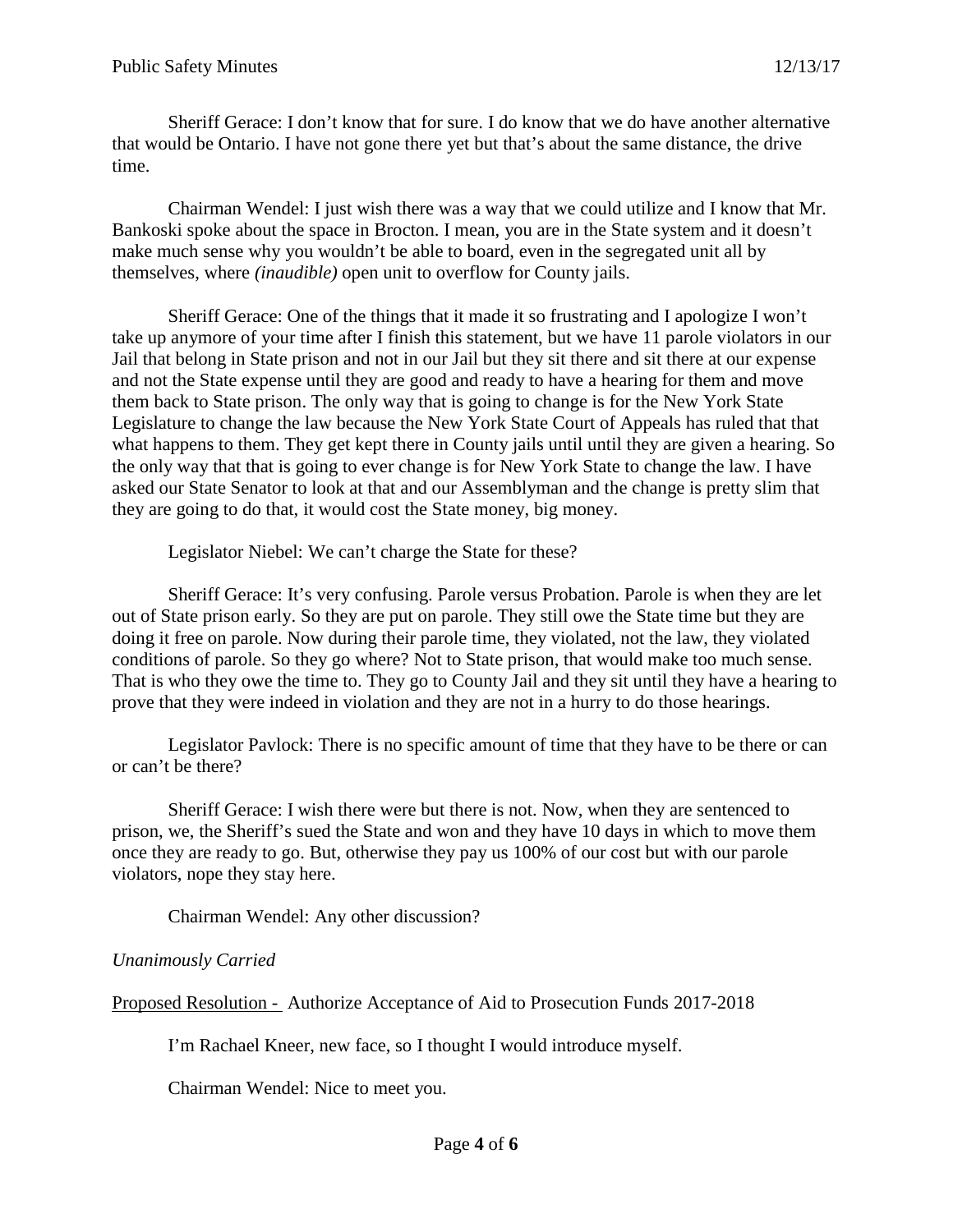Ms. Kneer: Nice to meet you.

Chairman Wendel: Is there anything you need to fill us in on?

Ms. Kneer: No, I would just like to mention that we have had this grant for quite a while. I'm told over 20 years. There is no matching funds. It's a formula grant based on crime statistic population so it's one that we definitely thankful for, for this long.

Legislator Niebel: Just a technical question I guess. Rachel, the grant is for \$54,000. We're going to increase the one appropriation, personal services with District Attorney by \$15,000 and increase the revenue account. Where is the other \$40,000 roughly of the grant going? I know this is for the 2018 budget but are we not accounting for the rest of the grant at this time?

Ms. Kneer: As far as I'm aware, it's just to aid us in the felony prosecutions, the repeats.

Mrs. Dennison: It's already included in the budget.

Legislator Niebel: So the other \$40,000 is included, Kathleen?

Mrs. Dennison: Yeah, when Rachael and the District Attorney prepared their budget, they included revenue for this grant and after the budget was completed they've gotten a grant award and found that it was more.

Legislator Niebel: Oh, I see. That is a good thing.

Mrs. Dennison: We probably should have specified that. *(Cross talk).*

Legislator Niebel: And we're only accounting for \$15,000 out of \$54,000 here but I guess I would have checked your account too just to see if it was in there. Thanks.

Chairman Wendel: Any other questions?

*Unanimously Carried*

Discussion - Update on Fly Car Program – John Griffith

Discussion - Centralized Arraignments and Public Defender's Office Move – Ned Barone

**Other** 

Proposed Resolution – Increase Designated Fund Balance for Helicopter Operations

Sheriff Gerace: What this involves is, we sold the surplus helicopter that we've had stored up at the airport for a number of years for \$150,000 to a museum down in the Pittsburg area. What I'm asking is that that money be placed, there is no County tax dollars involved in the